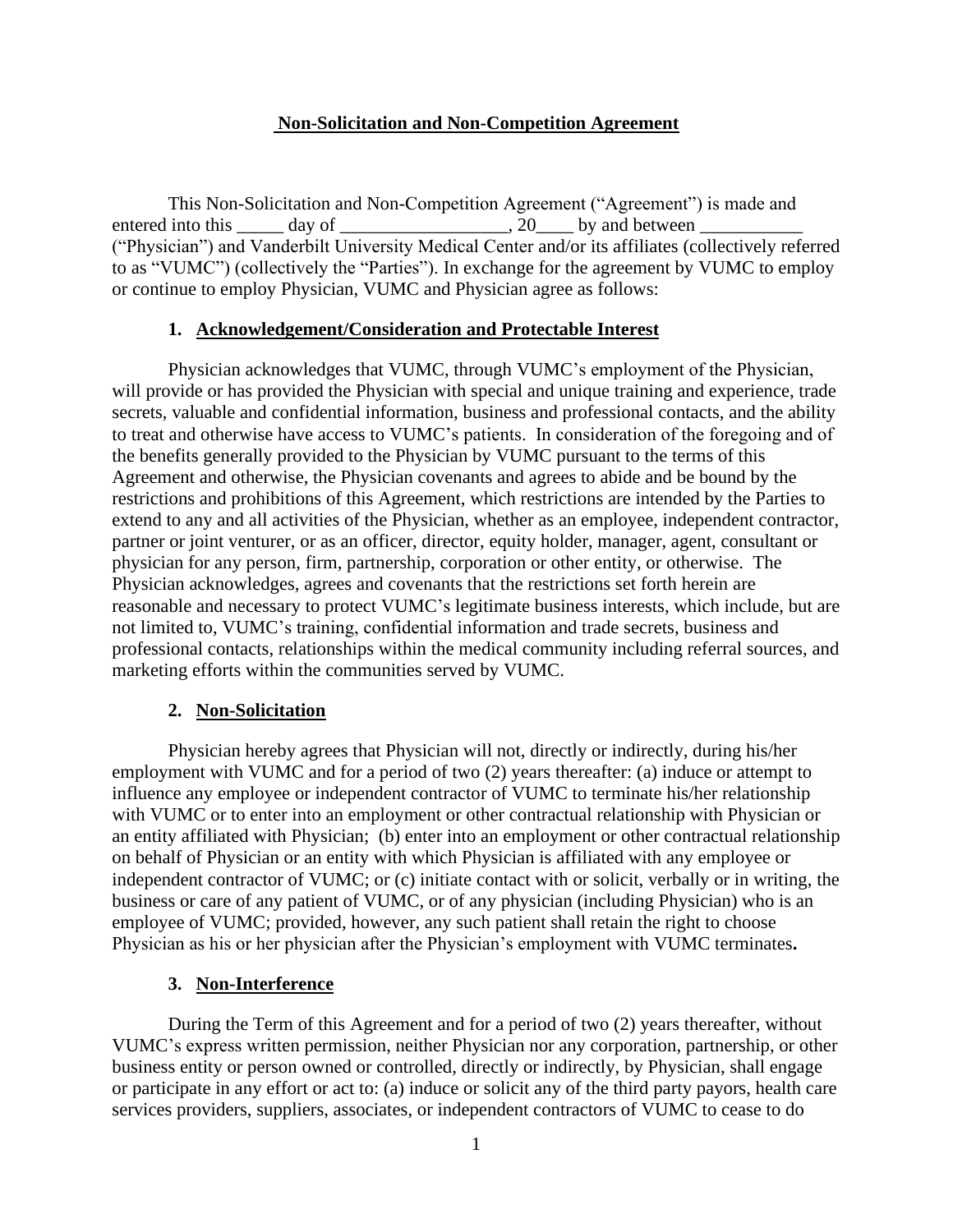business or diminish the amount of business done with VUMC; or (b) influence any hospital or health care facility or physician, medical professional, or other individual with a referring relationship to VUMC to terminate, diminish or alter in a negative fashion any such relationship with VUMC. Physician further agrees that he/she will not assist any other person, corporation, partnership, or other business entity in such activity.

## **4. Non-Competition**

(a) Practice of Medicine. During the Term of this Agreement and for a period of two (2) years thereafter (the "Restricted Period"), Physician shall not, without VUMC's express written permission, directly or indirectly, within the Restricted Territory, for his/her own account or the account of any other person or entity, whether as an employee, independent contractor, shareholder, member, partner, agent, director, manager, or through any corporation, partnership, joint venture, limited liability company or other entity, engage in the professional practice of medicine in any office or facility other than on behalf of VUMC, or engage in any other business or activity, whether or not for pecuniary gain, that provides medical, diagnostic or therapeutic services, or that otherwise competes with VUMC. The term "Restricted Territory" means the area in which the majority of the patients whom Physician treated during the last year of his/her employment with VUMC are located, whether that area is: (a) the area comprised of the county in which Physician's primary practice site is located during the last year of his/her employment with VUMC); or (b) the area comprised of a ten (10) mile radius surrounding Physician's primary practice site during the last year of his/her employment with VUMC. Physician may contact his/her Department Chair and the Chief Medical Officer of the Vanderbilt Medical Group ("VMG") at any time regarding what would be the anticipated Restricted Territory should Physician's employment with VUMC terminate. Without waiving the foregoing, this Section shall not prohibit Physician from being a passive owner of less than five percent (5%) of the outstanding stock of any class of a corporation which is publicly traded.

(b) Business Administration. Physician acknowledges by his/her initials below this paragraph, that Physician also has business development and administrative responsibilities for VUMC, which has resulted or will result in Physician obtaining additional confidential information regarding the business, administration, and marketing of VUMC, and placing Physician in a position to develop goodwill on behalf of VUMC with referral sources and others within the area medical community. As a result, in addition to the limitations on Physician's practice of medicine set forth above, Physician also agrees that during the Restricted Period, Physician shall not, within the Business Restricted Territory, for his/her own account or the account of any other person or entity, whether as an employee, independent contractor, shareholder, member, partner, agent, director, manager, or through any corporation, partnership, joint venture, limited liability company or other entity, engage in any other business or activity, whether or not for pecuniary gain, that provides medical, diagnostic or therapeutic services, or that otherwise competes with VUMC. The term "Business Restricted Territory" means the area that is within a 25 mile radius of (a) any facility owned by VUMC during the last twelve months of Physician's employment with VUMC; or (b) any facility which Physician knows is being built, purchased (or being considered for such) by VUMC.

# **PHYSICIAN INITIALS:\_\_\_\_\_\_\_\_\_\_\_\_**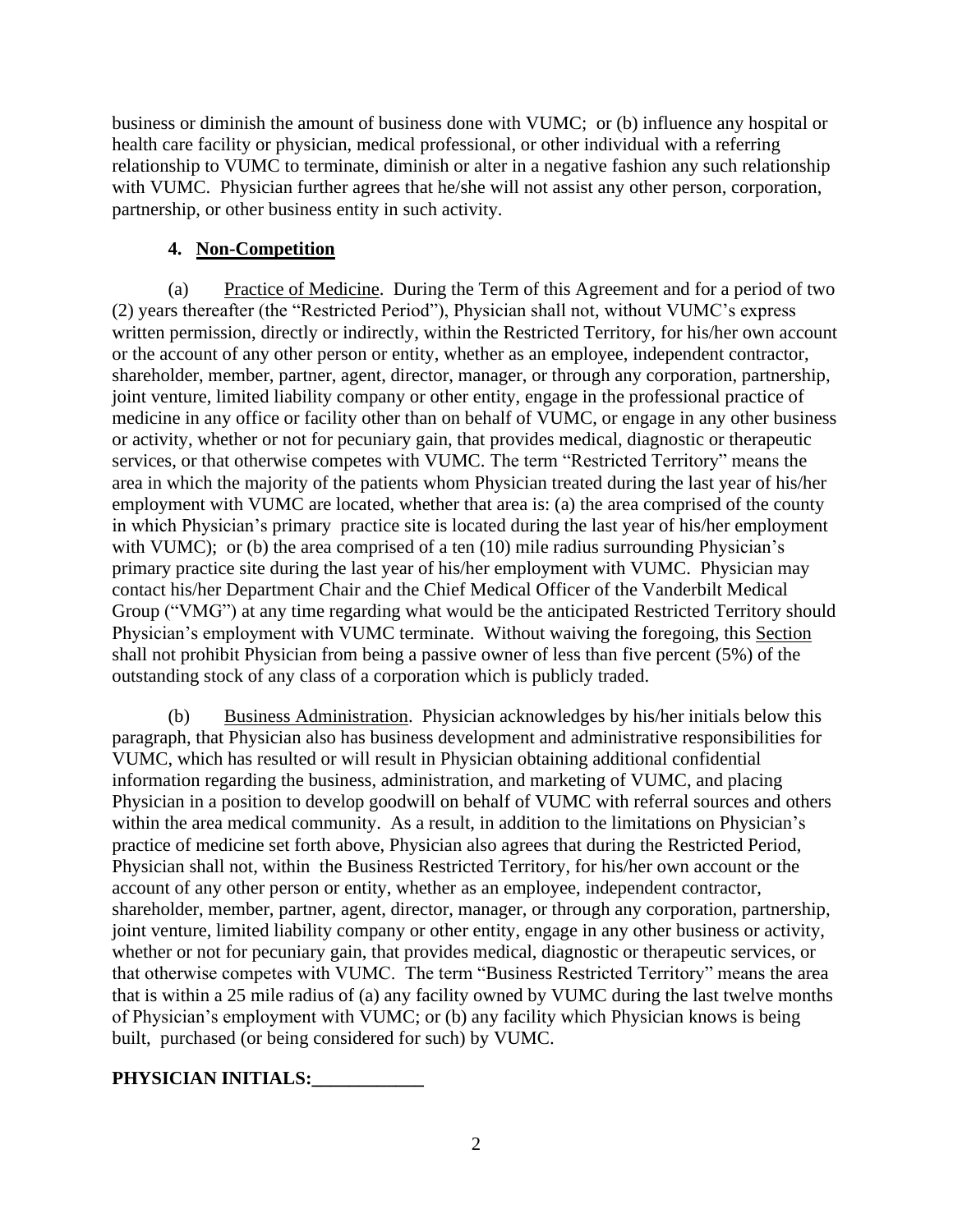### **5. Injunctive Relief/Attorney's Fees**

Physician further acknowledges that VUMC would suffer irreparable harm if Physician breaches this Agreement and thus agrees that in the event of such a breach, VUMC will be entitled to a temporary restraining order, temporary or permanent injunctions, specific performance, or other equitable relief, without any showing of irreparable harm or damage or the posting of any bond or other security, in addition to any other rights or remedies which may be available to VUMC. In addition, Physician agrees that Physician will be liable for all reasonable attorneys' fees and costs incurred by VUMC in a successful action to enforce this Agreement, including any fees incurred prior to the filing of a lawsuit.

### **6. Reformation of Agreement Permitted**

Physician acknowledges and agrees that the foregoing non-solicitation and noncompetition covenants and other restrictions are reasonable in scope and duration and have been negotiated at arm's length with the advice of legal counsel. Notwithstanding the foregoing, if the period of time or the scope of any restrictions contained in this Agreement should be adjudged unlawful in any court proceeding, then the period of time shall be reduced by such number of months or the scope shall be reduced by the elimination of such portion thereof as is deemed unreasonable so that the foregoing provisions may be enforced during such period of time and such scope as is adjudged to be lawful.

### **7. Governing Law**

Physician acknowledges that the rights of Physician and VUMC under this Agreement will be governed by Tennessee law.

### **8. Choice of Forum**

VUMC and Physician shall submit to the jurisdiction of, and waive any venue objections against, the United States District Court for the Middle District of Tennessee or the Chancery Court for Davidson County, Tennessee in any litigation arising out of this Agreement. Physician hereby expressly waives his/her right to a jury trial in any court proceeding arising out of or relating to this Agreement.

### **9. Disclosure of Agreement and Breach**

Should Physician's employment with VUMC terminate, and should Physician thereafter seek new employment, Physician agrees to disclose the existence of this Agreement to any prospective employer engaged in the same business as VUMC. Physician further agrees that if Physician obtains new employment, VUMC may notify Physician's new employer(s) of Physician's obligations under this Agreement. Physician further agrees to notify VUMC if he/she engages in any conduct that would constitute a potential breach of the terms of this Agreement.

### **10. Survival**

This Agreement shall survive the termination of Physician's employment.